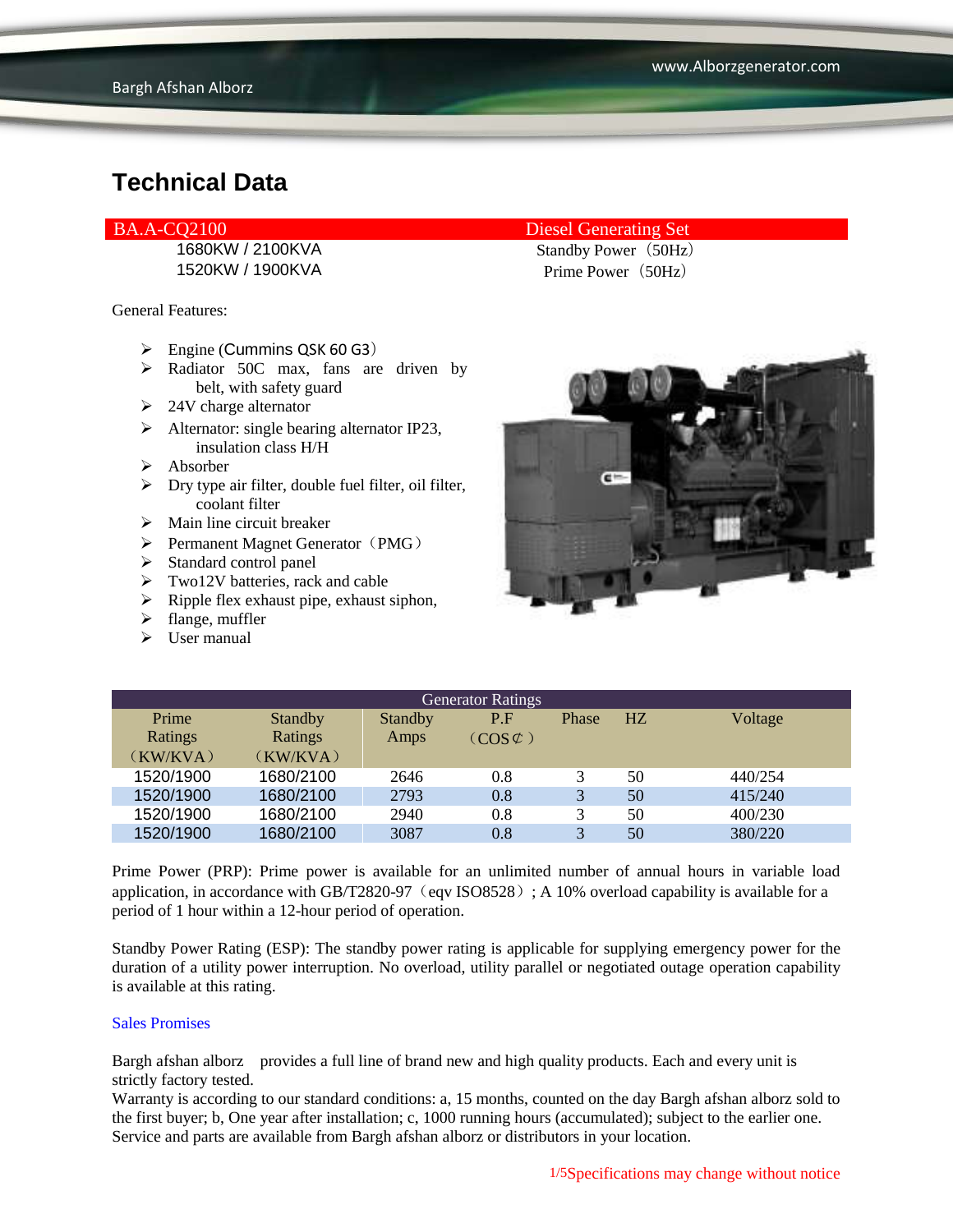| <b>BA.A-CQ2100</b>                             | <b>Diesel Generating Set</b>                |  |  |  |
|------------------------------------------------|---------------------------------------------|--|--|--|
|                                                | <b>ENGINE DATA</b>                          |  |  |  |
| Manufacturer / Model:                          | Cummins QSK 60 G3, 4-cycle                  |  |  |  |
| Air Intake System:                             | Turbo Charged and Search Refrigerated       |  |  |  |
| Fuel System:                                   | Electronic                                  |  |  |  |
| <b>Cylinder Arrangement:</b>                   | $16 - 60^{\circ}$ Vee                       |  |  |  |
| Displacement:                                  | 60.2L                                       |  |  |  |
| Bore and Stroke:                               | 159*190 (mm)                                |  |  |  |
| <b>Compression Ratio:</b>                      | 14.5:1                                      |  |  |  |
| Rated RPM:                                     | 1500rpm                                     |  |  |  |
| Max. Standby Power at Rated RPM:               | 1680KW/2282HP                               |  |  |  |
| Governor Type:                                 | RSV Mechanical(Std) / Electronic (Optional) |  |  |  |
|                                                | <b>Exhaust System</b>                       |  |  |  |
| <b>Exhaust Gas Flow:</b>                       | $334 \text{ m}$ <sub>3</sub> /min           |  |  |  |
| <b>Exhaust Temperature:</b>                    | 515 $°C$                                    |  |  |  |
| Max Back Pressure:                             | 6.7kPa                                      |  |  |  |
|                                                | Air Intake System                           |  |  |  |
| Consumption:                                   | 139 m3/min                                  |  |  |  |
| Air Flow:                                      | 129 m3/min                                  |  |  |  |
|                                                | <b>Fuel System</b>                          |  |  |  |
| 100%( Prime Power) Load:                       | 393 L/h                                     |  |  |  |
| 75%(Prime Power) Load:                         | 293 L/h                                     |  |  |  |
| 50%(Prime Power) Load::                        | 202 L/h                                     |  |  |  |
|                                                | Oil System<br>2000 L                        |  |  |  |
| <b>Total Oil Capacity:</b><br>Oil Consumption: | ≤4g/kwh                                     |  |  |  |
| Engine Oil Tank Capacity:                      | 280L                                        |  |  |  |
|                                                | <b>Cooling System</b>                       |  |  |  |
| <b>Total Coolant Capacity:</b>                 | 492L                                        |  |  |  |
| Thermostat:                                    | 82-95°C                                     |  |  |  |
| Max Water Temperature:                         | $104^{\circ}$ C                             |  |  |  |
|                                                |                                             |  |  |  |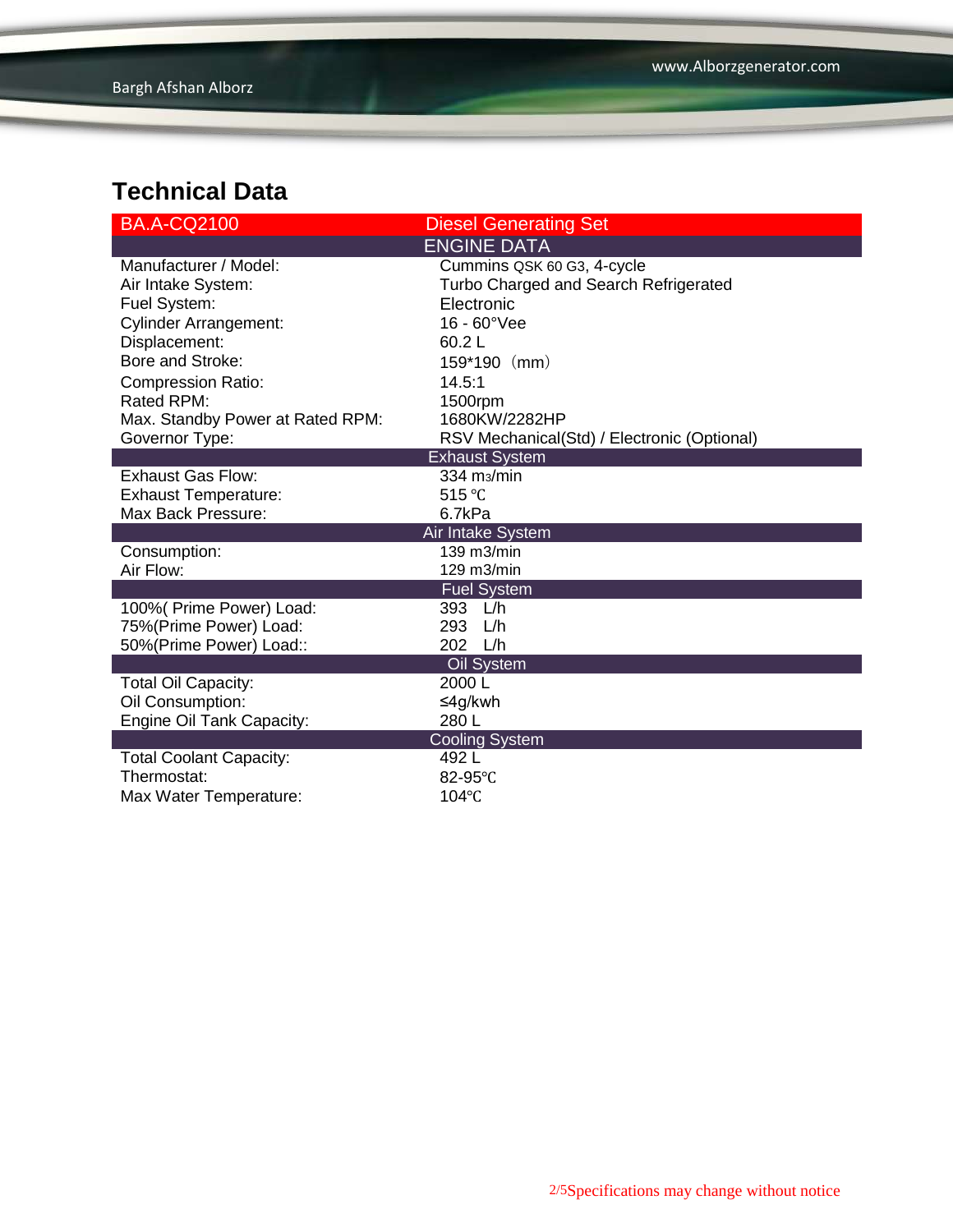| <b>BA.A-CO2100</b>                                                                         | <b>Diesel Generating Set</b>             |  |  |  |  |
|--------------------------------------------------------------------------------------------|------------------------------------------|--|--|--|--|
| <b>ALTERNATOR SPECIFICATION</b>                                                            |                                          |  |  |  |  |
|                                                                                            | <b>GENERAL DATA</b>                      |  |  |  |  |
| Compliance with GB755, BS5000, VDE0530, NEMAMG1-22, IED34-1, CSA22.2 and AS1359 standards. |                                          |  |  |  |  |
| <b>Alternator Data</b>                                                                     |                                          |  |  |  |  |
| Number of Phase:                                                                           | 3                                        |  |  |  |  |
| Connecting Type:                                                                           | 3 Phase and 4 Wires, "Y" type connecting |  |  |  |  |
| Number of Bearing:                                                                         |                                          |  |  |  |  |
| Power Factor:                                                                              | 0.8                                      |  |  |  |  |
| <b>Protection Grade:</b>                                                                   | IP <sub>23</sub>                         |  |  |  |  |
| Altitude:                                                                                  | ≤1000m                                   |  |  |  |  |
| Exciter Type:                                                                              | Brushless, self-exciting                 |  |  |  |  |
| Insulation Class, Temperature Rise:                                                        | H/H                                      |  |  |  |  |
| Telephone Influence Factor (TIF):                                                          | $50$                                     |  |  |  |  |
| THF:                                                                                       | $<$ 2%                                   |  |  |  |  |
| <b>Voltage Regulation, Steady State:</b>                                                   | $\leq \pm 1\%$                           |  |  |  |  |
| <b>Alternator Capacity:</b>                                                                | 2100 KVA                                 |  |  |  |  |
| <b>Alternator Efficiencies:</b>                                                            | 92%                                      |  |  |  |  |
| Air Cooling Flow:                                                                          |                                          |  |  |  |  |
| <b>GENERATING SET DATA</b>                                                                 |                                          |  |  |  |  |
| Voltage Regulation:                                                                        | $\geq \pm 5\%$                           |  |  |  |  |
| Voltage Regulation, Stead State:                                                           | $\leq \pm 1\%$                           |  |  |  |  |
| Sudden Voltage Warp (100% Sudden Reduce):                                                  | ≤+25%                                    |  |  |  |  |
| Sudden Voltage Warp (Sudden Increase):                                                     | ≤-20%                                    |  |  |  |  |
| Voltage Stable Time (100% Sudden Reduce):                                                  | ≤6S                                      |  |  |  |  |
| Voltage Stable Time (Sudden Increase)                                                      | ≤6S                                      |  |  |  |  |
| Frequency Regulation, Stead State:                                                         | ≤5%                                      |  |  |  |  |
| Frequency Waving:                                                                          | ≤0.5%                                    |  |  |  |  |
| Sudden Frequency Warp (100% Sudden Reduce):                                                | $≤+12%$                                  |  |  |  |  |
| Sudden Frequency Warp (Sudden Increase):                                                   | ≤-10%                                    |  |  |  |  |
| Frequency Recovery Time (100% Sudden Reduce):                                              | ≤5S                                      |  |  |  |  |
| Frequency Recovery Time (Sudden Increase):                                                 | $≤5S$                                    |  |  |  |  |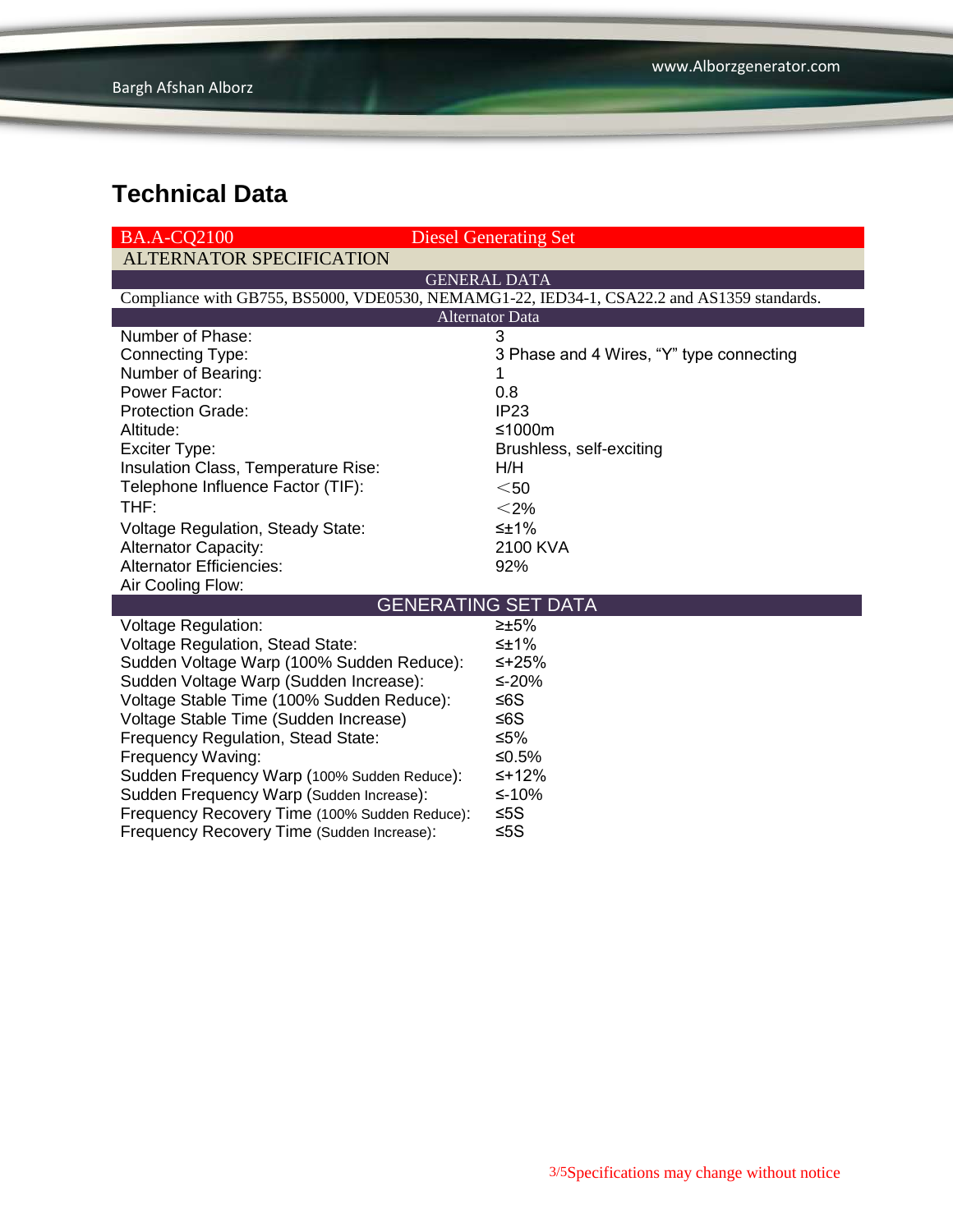| <b>Diesel Generating Set</b> |                                   |
|------------------------------|-----------------------------------|
|                              |                                   |
| Fuel System                  | <b>Control System</b>             |
| Daily Fuel Tank              | <b>Auto Control Panel</b>         |
| <b>Base Fuel Tank</b>        | Remote Control Panel              |
| <b>Water Separator</b>       | <b>Auto Transfer Switch (ATS)</b> |
| <b>Fuel Level Sensor</b>     | <b>Paralleling System</b>         |
|                              |                                   |
| Rainproof Type               | <b>Engine Parts Drawing List</b>  |
| Soundproof Type              | <b>Spare Parts</b>                |
| <b>Container Type</b>        |                                   |
|                              |                                   |
| With Base Fuel Tank          | Soundproof Type                   |
|                              |                                   |
| Overall Size: 6030 (mm)      |                                   |
|                              |                                   |
|                              |                                   |
|                              |                                   |